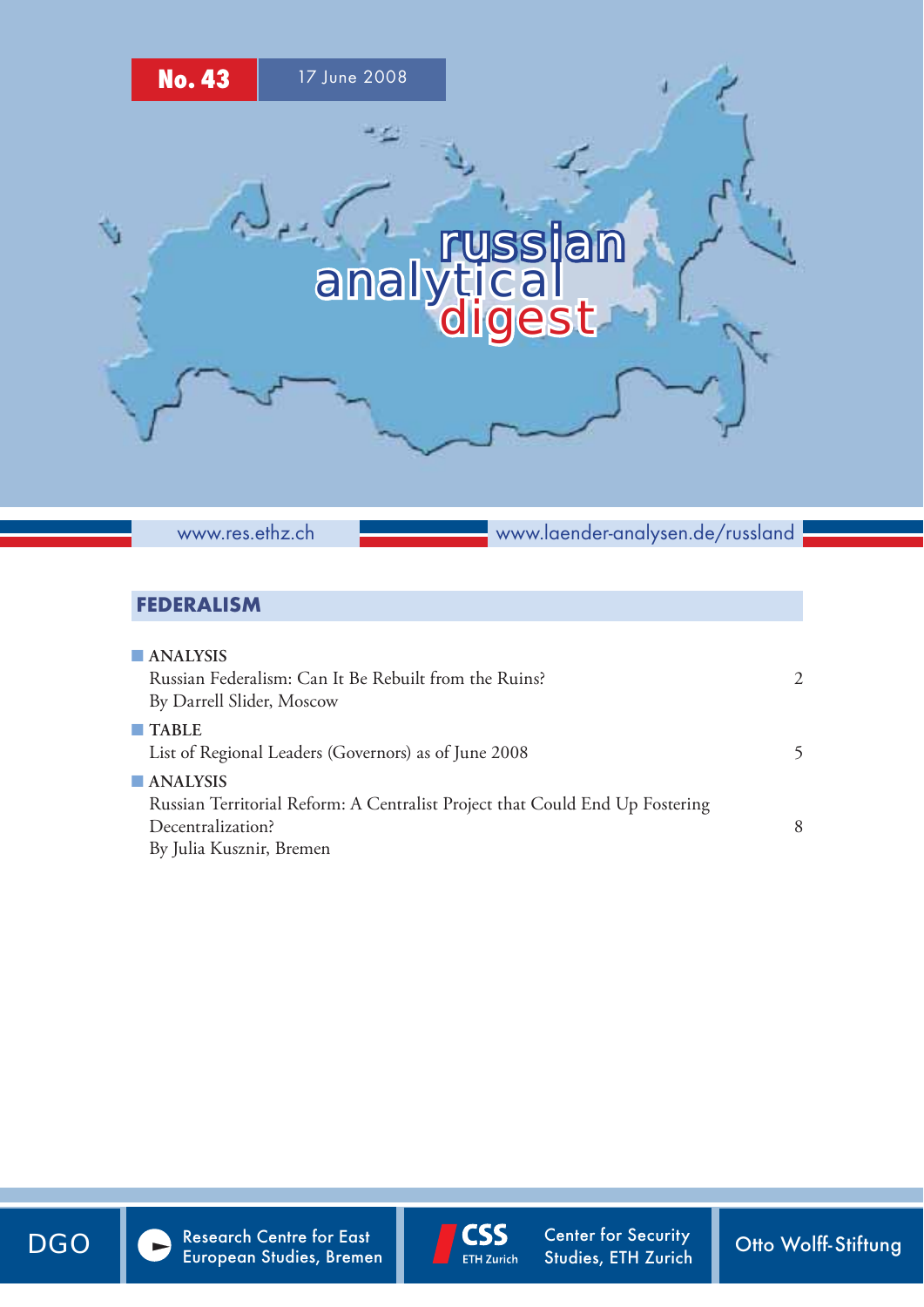

Analysis

## **Russian Federalism: Can It Be Rebuilt from the Ruins?**

By Darrell Slider, Moscow

#### **Abstract**

As president, Vladimir Putin sharply reduced the power of Russia's governors, removing them from the upper chamber of parliament and taking the power to appoint them, rather than letting their constituents elect them. However, these moves did not increase the governability of the regions. Minister of Regional Development Dmitry Kozak is now promoting a plan that would return considerable powers to the region. However, this plan has yet to win Kremlin endorsement and therefore has not been implemented.

#### **Reducing Regional Autonomy**

During his presidency, Vladimir Putin repeatedly emphasized that he was the heir to a Russia that was near the point of disintegration. From the beginning, he set restoring central control over Russia's regions as his goal. His approach was to both create new political institutions, early on termed the "vertical of authority," and reduce the autonomy of Russia's governors and republic presidents. The Kremlin turned out to be much more skilled at undermining governors than creating institutions. In the process of recentralization, elements of a federal system that had been emerging under Yeltsin were deeply eroded or destroyed.

Putin's institutional innovations began with the creation of seven federal okrugs with a presidential representative (*polpred*) assigned to each. Putin's "eyes and ears in the regions" took on the job of monitoring the work of governors and the regional branches of federal agencies. The okrugs were superimposed on the existing administrative structure in an effort to improve central control and coordination, but the polpreds' ability to carry out this assignment was inadequate to the task.

 In the ensuing years the Kremlin attempted to hamstring governors using the full range of levers at its disposal. Putin removed regional leaders from the Federation Council, the upper chamber of the Russian parliament, depriving the governors of their collective veto over federal policies toward the regions. Prosecutors were ordered to initiate criminal proceedings against a large number of governors in 2003–2004, often for relatively minor infractions, but which threatened removal and possible prison terms. Most of these cases were later dropped, though only after the Kremlin had made its point.

Perhaps most importantly, in the aftermath of the Beslan school tragedy in September 2004, Putin eliminated popular elections of governors. Starting in 2005 the president nominated governors, after which they were formally approved by regional legislatures. Many

governors were reappointed, either when their term expired or in advance, but the message that they could be removed at any time was clearly communicated. That said, the governor remains the most powerful figure in any region, and there has been no mass exodus of governors in search of more powerful or more rewarding positions. Only two governors voluntarily accepted posts in Moscow that they considered promotions: Yuri Trutnev left Perm' to oversee Russia's energy assets as minister for natural resources, while Sergei Sobianin left Tiumen' to head the presidential administration under Putin. More recently, he was named first deputy prime minister in the new Putin-led government with a wide range of responsibilities, including regional policy.

Another track for achieving recentralization was a redistribution of powers that took place in 2003–2004. Functions that had been within the purview of regional officials or shared with the center were brought under federal control. The lack of effective new institutions meant that the decision-making authority shifted by default to existing central institutions – the national ministries and their territorial representatives. Tax revenues were reallocated from the regions to the center and returned to the regions only for particular, limited purposes. Dmitry Kozak, the current minister of regional development, has estimated that the ratio of federal to regional powers over regional policy became roughly 70 percent to 30 percent. This shift was accompanied by a rapid expansion in the number of federal bureaucrats in the regions Russian Statistical Agency (Rosstat) data, while omitting many types of federal agencies in the regions such as law enforcement agencies, indicate the major trends that took place in the Putin years. Endof-the-year figures for 2001 and 2006 show the number of federal executive officials in the regions increased from 348,300 to 616,100. This growth far exceeded the number of regional-level bureaucrats both in quantity and in the rate of increase. (In 2001 the number of regional executive branch officials was 169,900; by the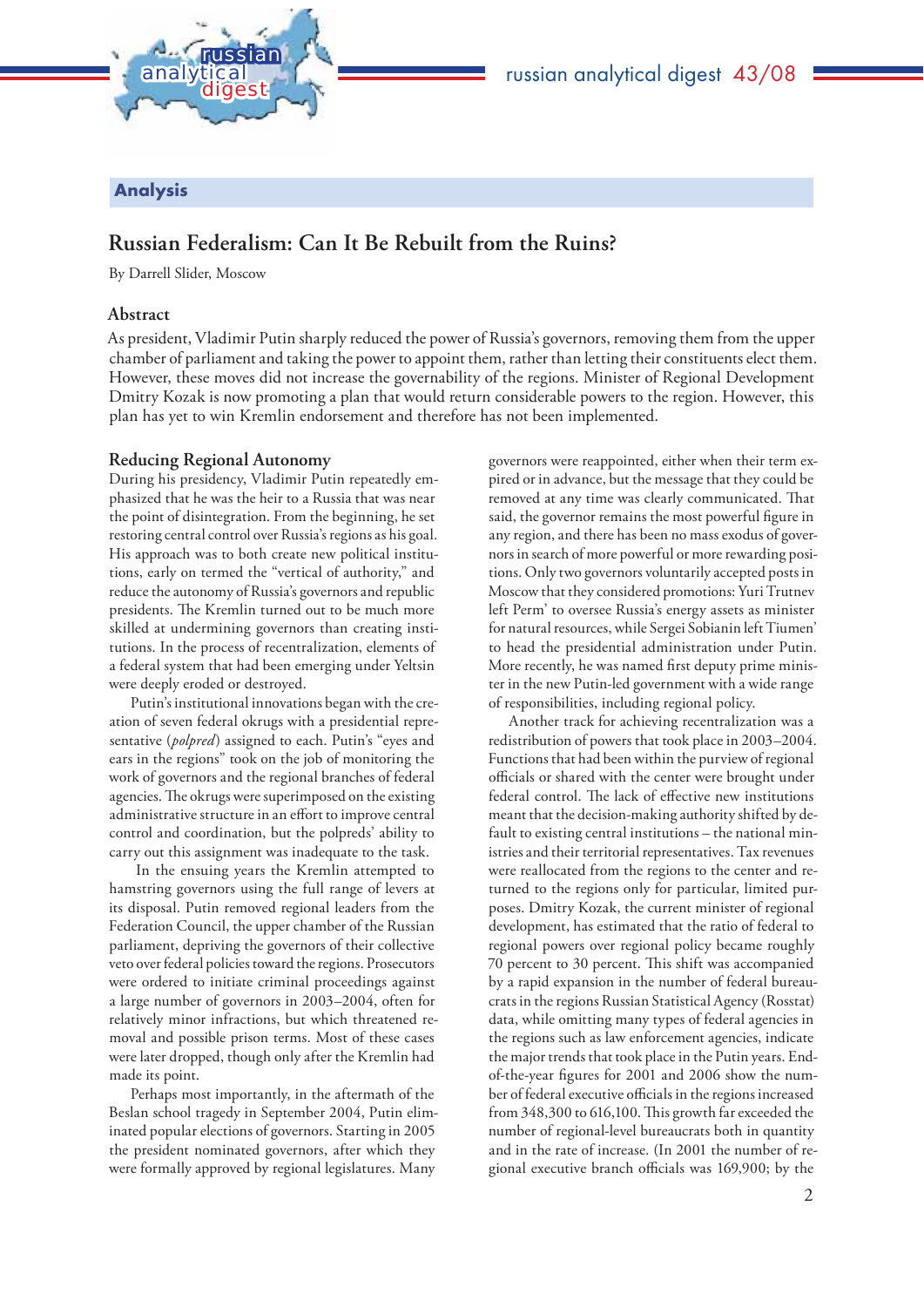

end of 2006 the figure was around 200,000.) The largest increase in federal officials in the regions took place in 2005, 29.3 percent in one year.

Finally, Putin put considerable effort into creating a new, hierarchical structure for political control from the center. The Kremlin helped the United Russia (UR) party achieve a near monopoly on political activity at both the federal and regional levels. By 2007 almost all governors had joined the party, and it succeeded in gaining a sizable majority in nearly all regional legislatures. In May 2008 the last region with a non-UR majority in its legislature, Stavropol' krai, fell into line. As in other regions, this outcome was a product less of popular support for the party than of pressure on legislators to change their party affiliation.

While the creation of a political monopoly all but destroyed Russia's emerging party system, United Russia's effectiveness as an instrument of centralization was low. Only now is United Russia beginning to create what it terms a "cadre reserve" to fill the top regional posts. Governors were not governors because they were members of UR; they became members of UR because they were governors, and the Kremlin insisted that they join. The party had few tools, other than the threat of expulsion, to exercise discipline. Political power within a region resided with the governor. As the Russian political scientist and UR deputy Sergei Markov put it, "The head of the Voronezh branch of United Russia does not give orders to the governor who is a party member, it's the governor who gives orders to the head of the Voronezh branch of United Russia." Still, the relationship between governors and the Kremlin shifted dramatically in favor of the latter.

#### **Failure to Increase Governability**

Did Putin's centralizing policies do anything to improve the governability of Russia? They certainly helped achieve the reelection of Putin to a second term in 2004, the creation of a United Russia supermajority in the Duma elections in 2003 and 2007, and the 2008 election of Putin's choice to succeed him as president, Dmitry Medvedev. Governors and republic presidents were reportedly given specific targets to meet in turnout and the percentage of the vote, and they responded with all of the instruments at their disposal.

In key respects, however, recentralization was a failure. Redistribution of budgetary funds and regional investment (the few "donor" regions providing the resources) were taking place in a context of high government revenues generated by oil prices, but the impact on regional development was negligible. The Putin years were marked by a growth in regional inequality, not its reduction. Russia has the widest gap between rich and poor regions of any developed country. In its 2007 re-

port on human development in Russian regions, the UNDP found that Moscow and oil-rich Tiumen' were at the level of the Czech Republic, St. Petersburg and Tatarstan approached Bulgaria's level of development, while the lagging regions of Ingushetia and Tuva were closer to Mongolia or Guatemala. The trend was for better performing regions to add to their relative advantage, while poor regions fell further behind. A 2008 Ministry of Regional Development (*Minregion*) report found, for example, that industrial output in the top 10 regions exceeded the bottom ten regions by 33.5 times in 2006 and 39.1 times in 2007. Poor regional investment climates were the norm. Progress in rebuilding Soviet-era infrastructure was inadequate, particularly in the poorest regions. Small business development in the same regions was stalled or deteriorating. From the standpoint of removing bottlenecks to growth and social-economic development, recentralization was not working.

The shift in functions to Moscow-based ministries produced massive coordination problems. Central funds were being allocated through Moscow-based ministries or agencies, often without taking into account regional needs. Waste and duplication in the use of federal funds, and common bureaucratic pathologies manifested themselves everywhere. A situation emerged that could be termed "dual insubordination." Ministry territorial representatives were far from Moscow, and control of subordinates was weak. Lack of formal subordination to governors meant they were often free to do as they chose, and that had little to do with regional interests. (Not coincidentally, the Putin era was marked by a major increase in corruption in the regions.) The result was a situation where governors were now appointed by Putin, but he had taken away from them ultimate responsibility for much that went on in their regions.

#### **A New Round of Reforms**

It is to Putin's credit that he sought a change that would address these problems. Late in his second term, he brought back to Moscow his close adviser Dmitry Kozak, who had been serving as polpred in the southern okrug. (After Beslan, Kozak had been sent to try to restore stability in the region, which includes the troubled North Caucasus republics.) In September 2007 Kozak was named Minister of Regional Development and given a major role in designing a new policy toward the regions. Kozak's three years in Russia's south gave him new insights on how recentralization worked in practice. In speeches and interviews Kozak argued that recentralization had gone too far and that a fundamental change in regional policy was needed.

While he avoided using the term federalism, in fact Kozak's proposals called for a new relationship between center and regions that would strengthen governors at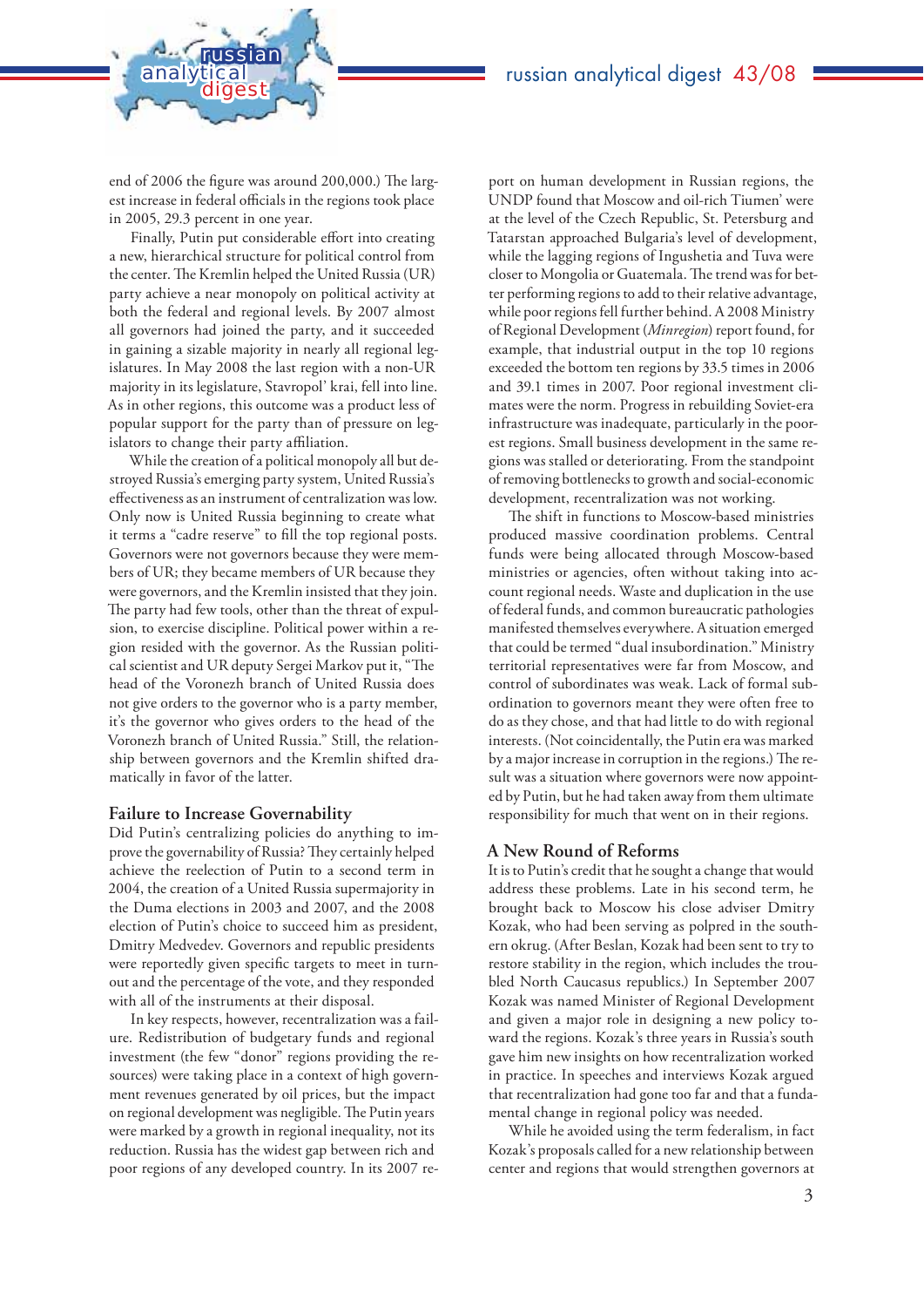the expense of federal ministries. The preference would be for decisions to be made at the lowest possible level, and this would apply as well to municipal authorities, who would become less dependent on governors.

analytical<br>digest

russian

The new approach represents a return to decentralized governance of regions with the main emphasis on economic performance. The federal role would be limited to law enforcement and establishing the "rules of the game" in the regions. Such an approach would include, for example, antimonopoly regulation and financial monitoring. In the most radical interpretation of Kozak's program, most federal agencies in the regions would be dissolved, and regions would take over the day-to-day regulation of economic activity. Federal entities, such as Minregion and the Ministry of Economic Development, would award investment funds based on regional investment proposals in order to avoid duplication and encourage a division of labor among regions. It is in this context that Kozak has talked about the creation of ten "macroregions" in order to view territorial economic plans from a broader perspective. Governors would have much more flexibility in setting economic priorities, infrastructure policy, and establishing a favorable investment climate. Budgetary funds would go directly to regional and local governments for these purposes, and the most successful reformers would be rewarded with financial incentives for their regions.

There has been virtually no public discussion of resuming popular election of governors. Governors would apparently be accountable only to the center, not to voters. Kozak's plan entails the use of statistical indicators to assess the performance of regional leaders. Expectations would be higher for regions that received greater assistance from the center—the poorest, most "economically depressed" regions. They would be expected to produce jobs, housing, increased investment, and small business development at a rate higher than the Russian mean. If they fail, not only would the region risk losing budgetary incentives, but governors could expect to lose their posts.

Kozak first detailed his proposals in October 2007, but to date his new regional policy has not received final endorsement by the Kremlin and Putin's government. It still requires a legislative foundation. One can assume that most ministries will attempt to block any change in their regional functions. But in his favor, Kozak's initiative coincides broadly with the priorities that Dmitry Medvedev has promoted from the start of his presidency. Radical administrative reform in the regions would be consistent with reducing corruption and lowering the barriers to small business that are impeding Russian economic development.

#### *About the author*

Darrell Slider is Professor of Government and International Affairs at the University of South Florida (Tampa). He is currently conducting research in Moscow.

#### *Recommended Reading*

- Darrell Slider, "Putin's Southern Strategy: Dmitriy Kozak and the Dilemmas of Recentralization," *Post-Soviet Aff airs*, v. 24, no. 2 (April–June 2008), pp. 177–197.
- United Nations Development Program, *National Human Development Report Russian Federation 2006/2007 Russia's Regions: Goals, Challenges, Achievements* (2007).
- *Trud i zaniatost' v Rossii 2007 g.,* Moscow: Rosstat, 2008.
- Ministry of Regional Development, *Osnovnye tendentsii razvitiia regionov Rossiiskoi Federatsii v 2006–2007 godakh (sbornik materialov)*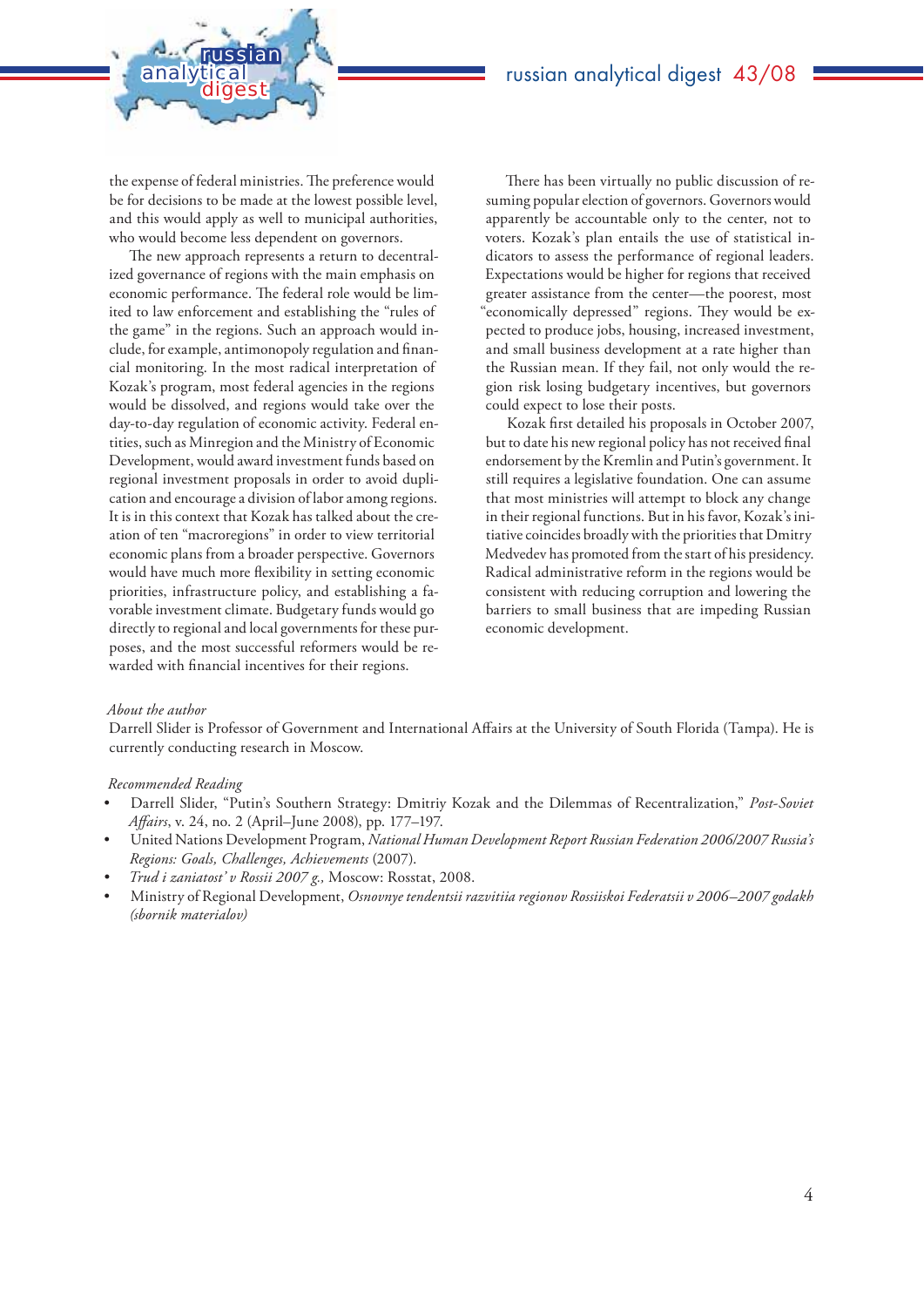| <b>A. Gussian</b><br><b>analytical</b><br><b>digest</b> |  |
|---------------------------------------------------------|--|
|                                                         |  |
|                                                         |  |
|                                                         |  |

## russian analytical digest 43/08

|                            | List of Regional Leaders (Governors) as of June 2008 |                   |                 |                          |
|----------------------------|------------------------------------------------------|-------------------|-----------------|--------------------------|
| Region                     | Name                                                 |                   | Regional leader | Political affiliation    |
|                            |                                                      | Since             | $\mathbf{T_0}$  |                          |
| Adygeia                    | Aslan Tkhakushinov                                   | 13 January 2007   | January 2012    | United Russia            |
| Altai (Republic)           | Aleksandr Berdnikov                                  | 20 January 2006   | January 2010    | United Russia            |
| Altai (Region)             | Aleksandr Karlin                                     | 25 August 2005    | August 2009     | United Russia            |
| Amur                       | Nikolai Kolesov                                      | $1$ June $2007\,$ | June 2011       | United Russia            |
| Arkhangelsk                | Ilya Mikhalchuk                                      | 14 April 2008     | April 2012      | United Russia            |
| Astrakhan                  | Aleksandr Zhilkin                                    | 5 December 2004   | December 2009   | United Russia            |
| Bashkortostan              | Murtaza Rakhimov                                     | 6 April 1990      | October 2011    | United Russia            |
| Belgorod                   | Yevgenii Savchenko                                   | October 1993      | June 2012       | United Russia            |
| Bryansk                    | Nikolai Denin                                        | 26 December 2004  | October 2012    | United Russia            |
| Buriatia                   | Vyacheslav Nagovitsyn                                | 10 July 2007      | July 2012       | United Russia            |
| Chechnya                   | Ramsan Kadyrov                                       | 5 April 2007      | April 2011      | United Russia            |
| Chelyabinsk                | Pyotr Sumin                                          | 22 December 1996  | April 2010      | United Russia            |
| Chuvashia                  | Nikolai Fedorov                                      | 26 December 1993  | August 2010     | United Russia            |
| Chukotka Autonomous Region | Roman Abramovich                                     | 24 December 2000  | October 2010    |                          |
| Dagestan                   | Mukhu Aliev                                          | 20 February 2006  | February 2010   | United Russia            |
| Ingushetia                 | Murat Zyazikov                                       | 28 April 2002     | June 2010       | United Russia            |
| Irkutsk                    | Igor Yesipovskii (temporary act-<br>ing governor)    | 15 April 2008     |                 | United Russia            |
| Ivanovo                    | Mikhail Men                                          | 23 December 2005  | December 2010   | United Russia            |
| Jewish Autonomous Region   | Nikolai Volkov                                       | 14 December 1991  | February 2010   | United Russia            |
| Kabardino-Balkaria         | Arsen Kanokov                                        | 28 September 2005 | September 2010  | United Russia            |
| Kaliningrad                | Georgii Boos                                         | 28 September 2005 | September 2010  | United Russia            |
| Kalmykia                   | Kirsan Ilyumzhinov                                   | 11 April 1993     | October 2010    | United Russia            |
| Kaluga                     | Anatolii Artamonov                                   | 12 November 2000  | June 2010       | United Russia            |
| Kamchatka                  | Alexei Kuzmitskii                                    | 1 July 2007       | June 2012       | United Russia            |
| Karachaevo-Cherkessia      | Mustafa Batdyev                                      | 31 August 2003    | August 2008     |                          |
| Karelia                    | Sergei Katanandov                                    | 26 April 1998     | March 2011      | United Russia            |
| Kemerovo                   | Aman-Geldy Tuleyev                                   | $1$ July 1997     | April 2010      | United Russia            |
| Khabarovsk                 | Viktor Ishayev                                       | 24 October 1991   | July 2011       | United Russia            |
|                            |                                                      |                   |                 | (continued on next page) |

J.

Table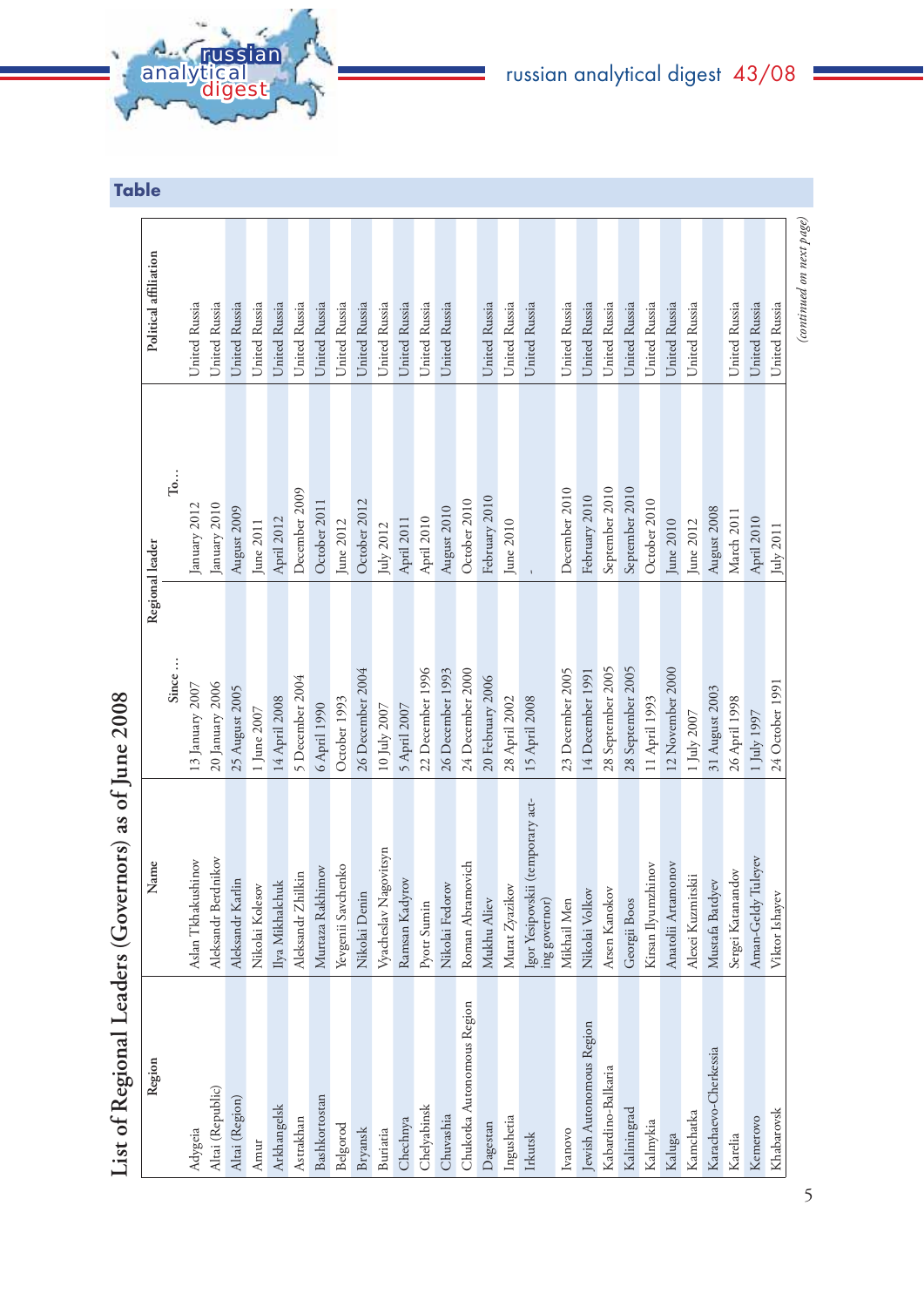| Region                                      | Name                           | Regional leader   |                         | Political affiliation |
|---------------------------------------------|--------------------------------|-------------------|-------------------------|-----------------------|
|                                             |                                | Since             | $T_0 \ldots$            |                       |
| Khakassia                                   | Alexei Lebed                   | 22 December 1996  | January 2009            | United Russia         |
| Khanty-Manssiisk Autonomous<br>Region       | Alexander Filipenko            | 18 December 1991  | February 2010           | United Russia         |
| Kirov                                       | Nikolai Shakleyin              | 21 December 2003  | December 2008           | United Russia         |
| Komi                                        | Vladimir Torlopov              | 16 December 2001  | January 2011            | United Russia         |
| Kostroma                                    | Igor Sliuniaev                 | 25 October 2007   | October 2012            | United Russia         |
| Krasnodar                                   | Alexander Tkachev              | 3 December 2000   | April 2012              | United Russia         |
| Krasnoyarsk                                 | Alexander Khloponin            | 22 September 2002 | June 2012               | United Russia         |
| Kurgan                                      | Bogomolov<br>Oleg <sup>7</sup> | 8 December 1996   | December 2009           | United Russia         |
| Kursk                                       | Aleksandr Mikhailov            | 5 November 2000   | March 2010              | United Russia         |
| Leningrad (area around St. Peters-<br>purg) | Valerii Serdyukov              | 19 September 1999 | July 2012               | United Russia         |
| Lipetsk                                     | Korolev<br>Oleg                | 12 April 1998     | June 2010               | United Russia         |
| Magadan                                     | Nikolai Dudov                  | 16 February 2003  | February 2013           | United Russia         |
| Marii El                                    | Leonid Markelov                | 4 January 2001    | January 2010            | United Russia         |
| Mordovia                                    | Nikolai Merkushkin             | 22 September 1995 | November 2010           | United Russia         |
| Moscow (City)                               | Luzhkov<br>Yurii               | 12 June 1992      | July 2011               | United Russia         |
| Moscow (Region)                             | Boris Gromov                   | 9 January 2000    | May 2012                | United Russia         |
| Murmansk                                    | Yevdokimov<br>Yurii            | 1 December 1996   | February 2012           | United Russia         |
| Nenets Autonomous Region                    | Valerii Potapenko              | 7 August 2006     | August 2010             | United Russia         |
| Nizhnii Novgorod                            | Valerii Shantsev               | 8 August 2005     | August 2010             | United Russia         |
| North Ossetia - Alania                      | Taimusar Mamsurov              | $7$ June $2005\,$ | $\rm{June}$ $\rm{2010}$ | United Russia         |
| Novgorod                                    | Sergei Mitin                   | 7 August 2007     | August 2012             | Just Russia           |
| Novosibirsk                                 | Viktor Tolokonskii             | 9 January 2000    | July 2012               | United Russia         |
| Omsk                                        | Leonid Polezhayev              | 11 November 1991  | May 2012                | United Russia         |
| Orenburg                                    | Alexei Chemyshev               | 26 December 1999  | June 2010               | United Russia         |
| <b>Orel</b>                                 | Stroyev<br>Yegor               | 11 April 1993     | April 2010              | United Russia         |
| Pensa                                       | Vasilii Bochkarev              | 12 April 1998     | $\rm{May}$ $\rm{2010}$  | Just Russia           |
| Perm                                        | Chirkunov<br>Oleg <sup>1</sup> | 1 December 2005   | December 2010           |                       |

L.

List of Regional Leaders (Governors) as of June 2008 (continued) **List of Regional Leaders (Governors) as of June 2008 (continued)**

analytical<br>digest

russian

6

# russian analytical digest 43/08

(continued on next page) *(continued on next page)*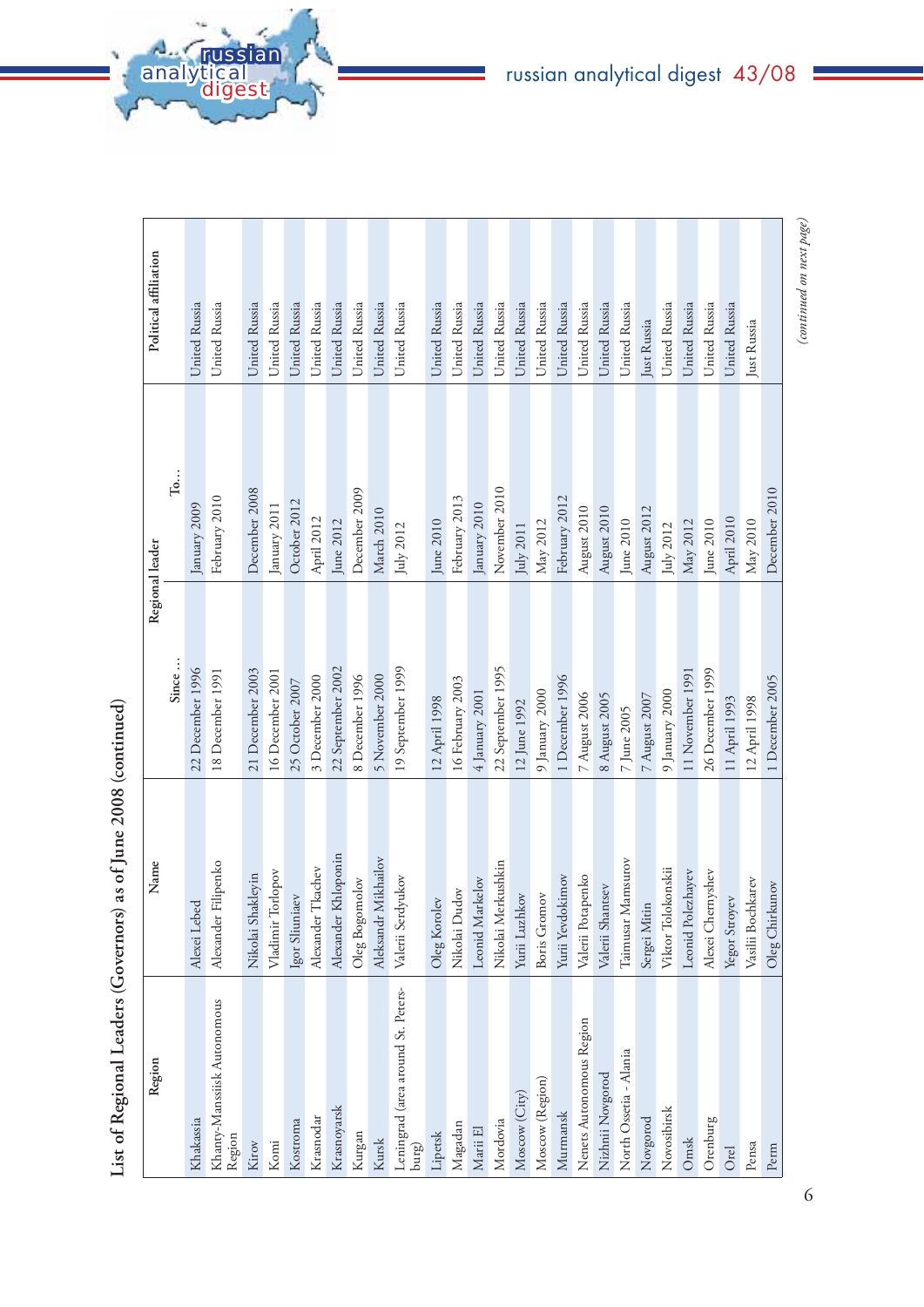| -<br>-<br>-                   |
|-------------------------------|
| c<br>c<br>c                   |
| i<br>$\overline{\phantom{a}}$ |
| noted as of line<br>;<br>ť    |
| I<br>---------<br>I           |
| I                             |
| $-2$ aring<br>١               |
| ;<br>;<br>ŀ                   |

| Region                             | Name                  | Regional leader    |                         | Political affiliation |
|------------------------------------|-----------------------|--------------------|-------------------------|-----------------------|
|                                    |                       | Since              | $T_0, \ldots$           |                       |
| Primorye                           | Sergei Darkin         | $17$ June $2001\,$ | February 2010           | United Russia         |
| Pskov                              | Mikhail Kuznetsov     | 17 December 2004   | December 2009           | United Russia         |
| Rostov                             | Chub<br>Vladimir      | 29 September 1996  | $\rm{June}$ $\rm{2010}$ | United Russia         |
| Ryazan                             | Oleg Kovalev          | 12 April 2008      | April 2013              | United Russia         |
| St. Petersburg                     | Valentina Matviyenko  | 5 October 2003     | December 2011           | United Russia         |
| Samara                             | Vladimir Artiakov     | $29$ August $2007$ | August 2012             | United Russia         |
| Sakha (Yakutia)                    | Vyacheslav Shtyrov    | 13 January 2002    | January 2012            | United Russia         |
| Sakhalin                           | Alexander Khoroshavin | 11 August 2007     | August 2011             | United Russia         |
| Saratov                            | Pavel Ipatov          | 5 April 2005       | April 2010              | United Russia         |
| Smolensk                           | Sergei Antufyev       | 24 December 2007   | December 2010           | United Russia         |
| Stavropol                          | Valerii Gayevskii     | $23$ May $2008$    | $\rm{May}$ $\rm{2012}$  | United Russia         |
| Sverdlovsk                         | Eduard Rossel         | 13 August 1995     | November 2009           | United Russia         |
| Tambov                             | Oleg Betin            | 27 December 1999   | July 2010               | United Russia         |
| Tatarstan                          | Mintimer Shaimiyev    | 1989               | March 2010              | United Russia         |
| Tomsk                              | Viktor Kress          | 17 December 1995   | March 2012              | United Russia         |
| Tula                               | Vyacheslav Dudka      | 29 April 2005      | April 2010              | United Russia         |
| Tver                               | Dmitrii Zelenin       | December 2003      | July 2012               | United Russia         |
| Tyumen                             | Yakushev<br>Vladimir  | 24 November 2005   | November 2010           | United Russia         |
| Туча                               | Sholban Kara-ool      | 6 April 2007       | April 2012              | United Russia         |
| Udmurtia                           | Alexander Volkov      | April 1995         | March 2009              | United Russia         |
| Ulyanovsk                          | Sergei Morozov        | December 2004      | April 2011              | United Russia         |
| Vladimir                           | Nikolai Vinogradov    | 8 December 1996    | March 2009              | Communist             |
| Volgograd                          | Nikolai Maksyuta      | 29 December 1996   | December 2009           | Communist             |
| Vologda                            | Vyacheslav Posgalev   | 6 October 1996     | June 2012               | United Russia         |
| Voronezh                           | Vladimir Kulakov      | 24 December 2000   | March 2009              | United Russia         |
| Yamalo-Nenets Autonomous<br>Region | Yurii Neelov          | 16 March 2005      | March 2010              | United Russia         |
| Yaroslavl                          | Sergei Vakhrukov      | 25 December 2007   | December 2012           | United Russia         |
| Zabaikalye                         | Ravil Geniatulin      | 1 February 1996    | March 2013              | United Russia         |

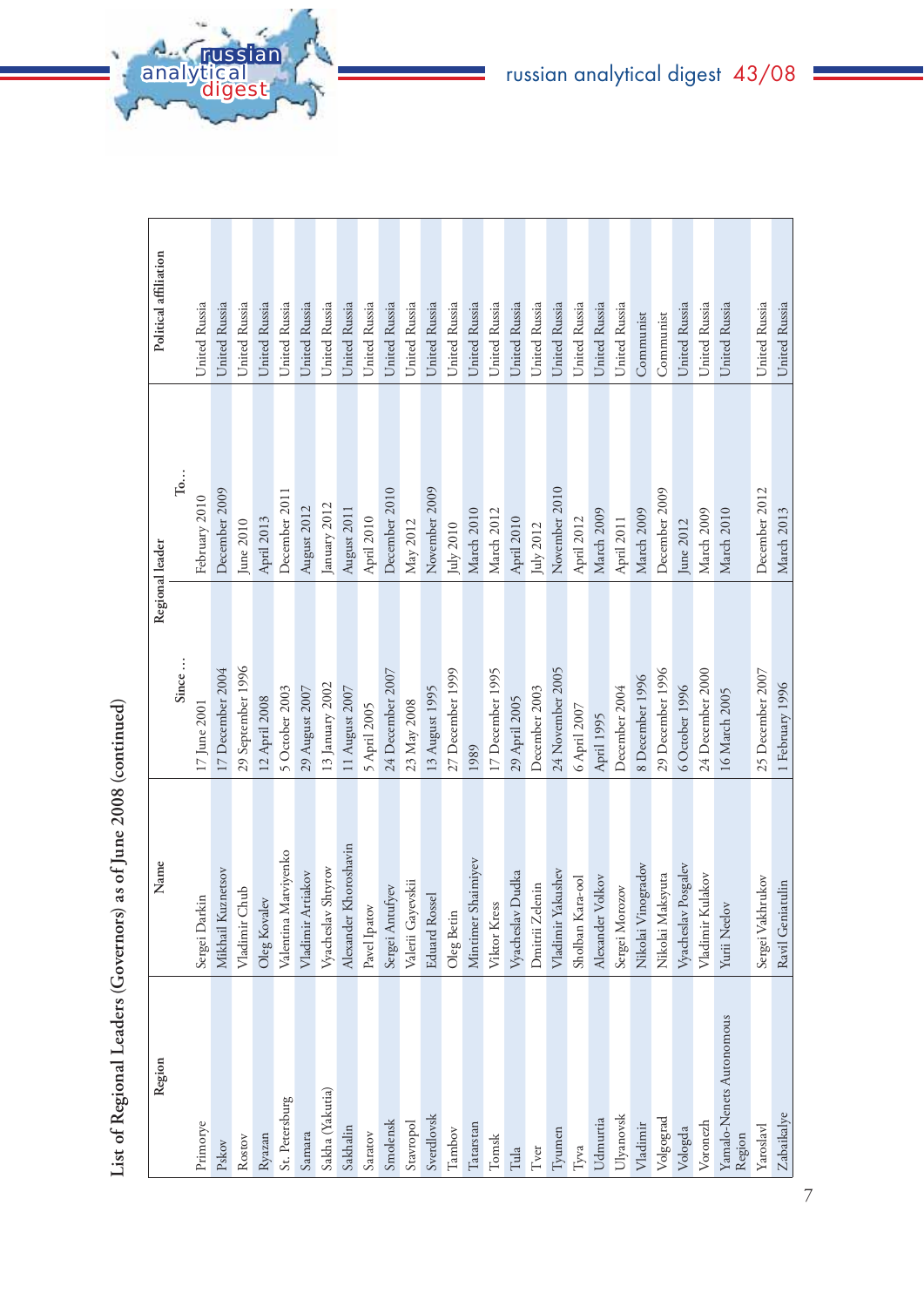

#### Analysis

## **Russian Territorial Reform: A Centralist Project that Could End Up Fostering Decentralization?**

By Julia Kusznir, Bremen

#### **Summary**

At the beginning of 2000, the federal government initiated a new reform redefining Russia's internal boundaries as part of the Kremlin's ongoing campaign to simplify the country's administrative-territorial divisions and to further tighten federal control over regional budgets and administration. However, recent events have shown that the program of merging existing territorial units has not followed the course which the centre expected. The Kremlin's attempts to pressure the regions to speed up the process have often caused the parties to harden their positions. The outcome of the process remains unclear. Centralization could continue, leading to the creation of a unified state; alternatively, key regional leaders who command powerful regions might find themselves strengthened, the very opposite of what the Kremlin had originally intended.

#### **Putin's Territorial Reform Plan**

Within the framework of a larger effort to limit the regions' political authority, President Vladimir Putin's advisors developed plans to reduce the number of the existing 89 regions to between 40 or 50. The official justification for the planned amalgamation was the presence of legal, political and economic contradictions within the regions to be merged. In addition, Putin's team thought that reducing the number of regions would be a useful way to increase the competence of the regional leadership and bring the regional elite more closely in line with Kremlin priorities. Moreover, the plan sought to reduce the number of "poor" regions that received subsidies from the federal budget. The idea seemed to be to reduce the burden on the federal budget by offloading the responsibility for providing subsidies to underdeveloped areas onto neighboring rich regions.

In 2001, the federal government began to implement the project of amalgamating Russia's regions. Putin's team was above all concerned with the regions with a so-called "complex structure" that were created at the beginning of the 1990s. In defiance of logic, these regions contained within them autonomous districts which had the status as equal and independent regions. This "matryoshka-model" of regions within regions applied to nine of the ten autonomous districts in Russia. The legal position of the autonomous districts (avtonomnye okrugi – not to be confused with autonomous republics or autonomous administrative areas) is one of the most complicated issues in Russian federalism. They were created in the 1920s and 1930s along ethnic criteria, above all for the numerous ethnic groups in the north of Russia. At the beginning of the 1990s, they began to extend their decision-making authority. In 1992, autonomous districts gained the sta-

tus of regions on an equal footing with other regions; they won representation in federal politics and possessed their own budget. At the same time, they could remain a part of another region, in the form of a *krai* or an *oblast*. The constitution of 1993 (articles 5 and 66) confirmed this dual status.

As a result, the population of the autonomous districts elected its own regional parliament, but also took part in the parliamentary elections of the surrounding region. However, only the autonomous regions' parliaments possessed legislative authority on their territory. The population of the autonomous region could therefore send representatives to the regional parliament whose decisions did not affect them. At the same time, neither the division of authority between the autonomous districts and the surrounding regions, nor the possibility of separation was clearly defined. This ambiguity resulted in acrimonious conflicts between the autonomous districts and the surrounding regions, which often required Constitutional Court intervention. In 1993, the Constitutional Court allowed the Chukotka autonomous district to leave the Magadan region. In 1997, it also resolved a power-sharing dispute between the Tyumen region and the two autonomous districts on its territory.

The governors of the larger regions into which the smaller ones would be merged backed Putin's plans, while many of the governors who would lose their jobs initially opposed them. The "winning governors" hoped, on the one hand, to increase the size of their regions and, on the other, to secure for themselves additional subsidies from the federal budget, while also acquiring the opportunity to participate in the large investment projects in the area. Economic factors played an important role in this process because five of the affected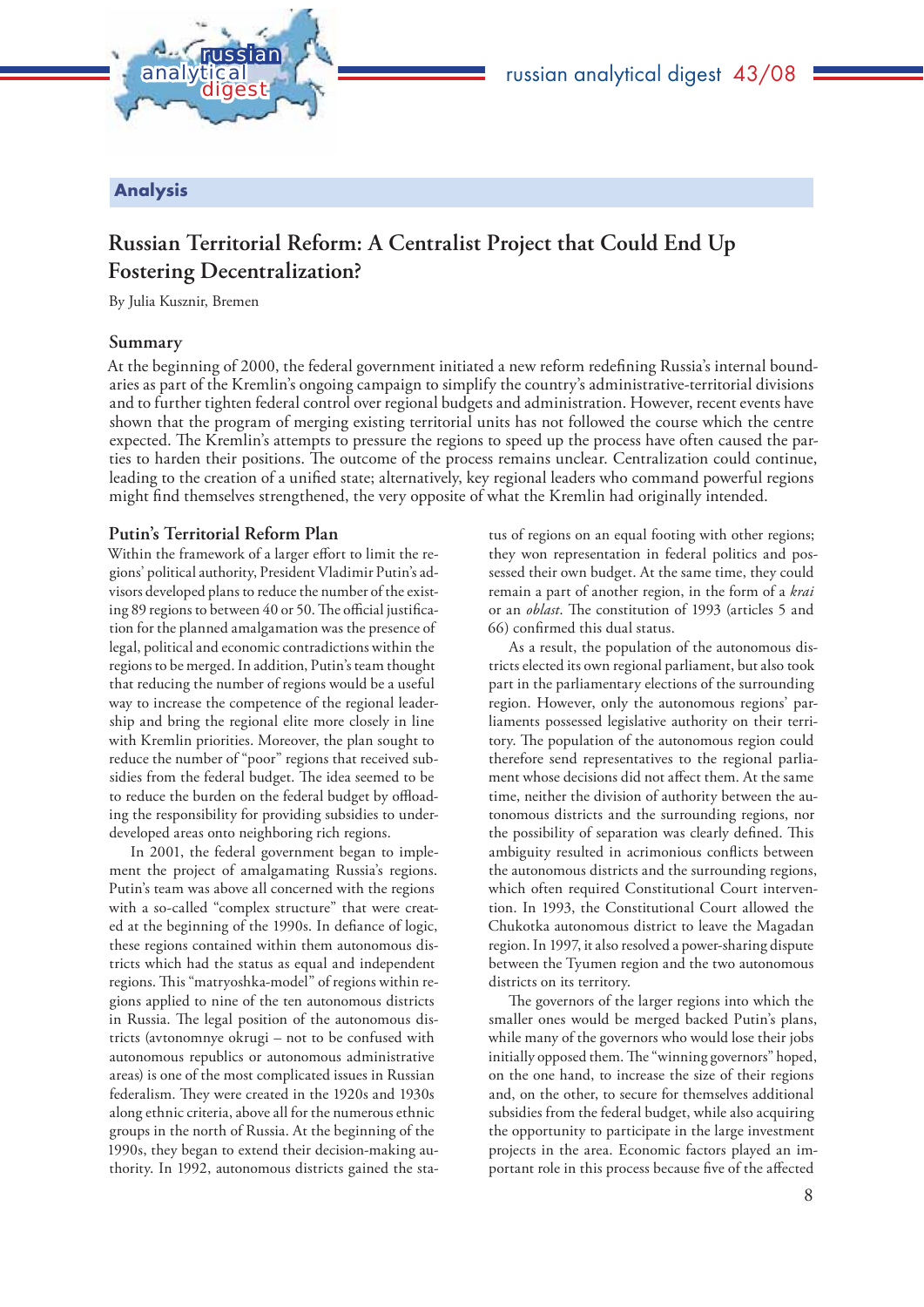autonomous districts are rich in natural resources: The Yamal-Nenets autonomous district provides much of Russia's natural gas; the Taimyr and Evenk autonomous districts are the leading sources of precious and nonferrous metals; the Koryak autonomous district is the second largest source of platinum, while the Khanty-Mansii autonomous district supplies half of Russia's oil reserves.

analytical<br>digest

russian

In 2001, the president signed a federal law regulating the procedure for creating new regions consisting of the following steps: First, the regional administrations affected had to sign an agreement on a common administrative structure and regional policy. If the president approved of the merger, it has to be ratified by a referendum in the regions to be combined. If all of these vote in favor, the President refers the proposal, in the form of a constitutional law, to the federal parliament. Once the law has been passed, the merger can take place. To ensure that the process proceeds smoothly, the federal government provides subsidies for a transition period. This support is supposed to smooth over any possible social and economic repercussions of the merger. The length of the transitional period is laid down in the constitutional law and lasts, on average, about three years.

#### **The Current State of the Proposals to Merge the Regions**

To date, the federal government has worked out six merger projects: (1) Perm Region with the Komi-Permyak autonomous district; (2) Krasnoyarsk territory with the Taimyr and Evenk autonomous districts; (3) Kamchatka region with the Koryak autonomous district; (4) Irkutsk region and the Ust-Ordyn Buryat autonomous district (5) Chita region with the Agin-Buryat autonomous district, and 6) Tyumen region with the Khanty-Mansii and the Yamal-Nenets autonomous districts. The first five projects have been implemented, resulting in the abolition of a total of six autonomous districts (see Table 1 on p. 11). As a consequence, the number of subjects of the Russian Federation has been reduced from 89 to 83.

Despite this progress, the Kremlin's regional merger plans have met with considerable resistance and are proceeding slowly. In particular, the governors of the economically-powerful autonomous districts opposed the mergers. The project only began to move forward when the Kremlin took on additional powers vis-àvis the regions, including the right to appoint governors and new means for exerting pressure through revised methods of redistributing income among the regions. The Tyumen Region best illustrates these problems. This region is one of the most economically powerful in Russia. The Yamal-Nenets and Khanty-Mansii

autonomous districts provide 91 percent of Tyumen's gross regional product and 97 percent of its industrial production. The districts also outperform Tyumen region proper in other important economic indicators, for example investment or per capita income. At the same time, Tyumen region has more political power: It has had close links to the Kremlin ever since the 2001 gubernatorial elections brought Sergei Sobyanin to power. He was subsequently appointed head of the presidential administration and now plays an important role under Prime Minister Putin. Tyumen has, accordingly, sought the support of the centre for its plan of subsuming the two autonomous districts. The talks between the three regions' administrations on their amalgamation started in 2002. However, they were repeatedly stalled by the autonomous districts. Finally, in June 2004, a compromise was found in the form of an agreement defining the separate spheres of authority. The agreement guarantees the autonomous regions a great deal of autonomy until 2009.

#### **A Critical Assessment**

It is too early to say whether the mergers have been beneficial for all parties involved. Only in the Perm region has the transitional period, during which financial security was guaranteed by the federal centre, come to an end. We must wait until the various regions have stood on their own feet for a few years before it is possible to see the effects. However, recent events have shown that the program of mergers has not followed the course which the centre expected. The Kremlin's attempts to pressure the regions to speed up the process have often caused the various parties to harden their positions.

The main obstacle is that a number of issues still have not been defined: There are no guidelines setting out in which cases mergers are desirable; there is no clear developmental program for the newly-merged regions, and there are no clear criteria by which the federal centre can measure the benefits of the projects. The federal authorities cannot come to an agreement in many areas. Accordingly, the federal government leaves it to the regional elites to find solutions for the resulting problems and conflicts. The political authority of the governors, their position in the region and their leeway for negotiation vis-à-vis the centre are very important here. Consequently, the centre had to increase considerably the funds promised to the merging regions, making this project an expensive undertaking for the federal budget.

At the same time, there are no guidelines from the centre regulating the financial relationships within the new regions. The abolition of the district budget and the transfer of the funds in question to the regional budget, as well as the financing of the municipalities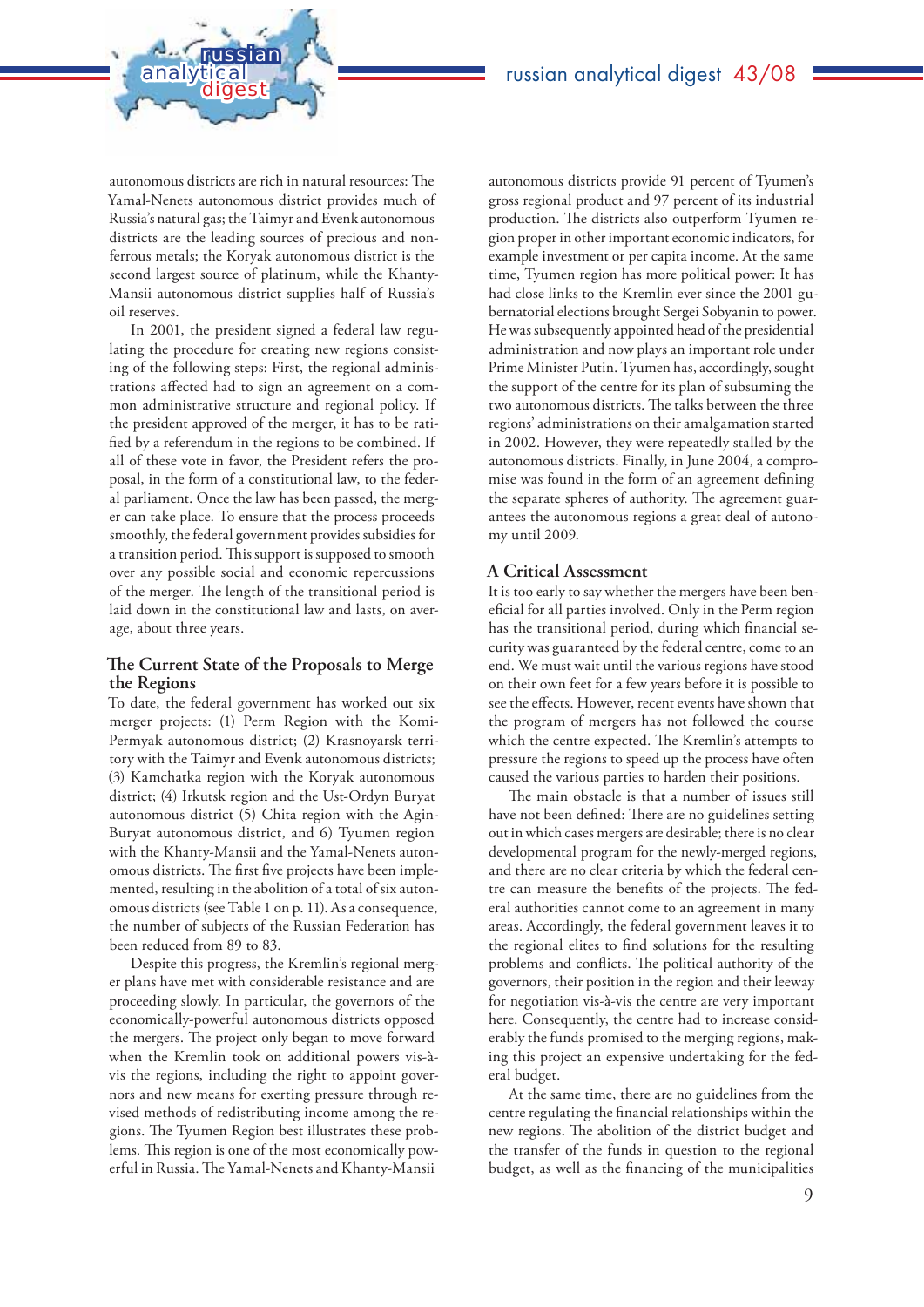in the autonomous districts, are negotiated bilaterally in each case. Through the redistribution of regional funds, the financially weak autonomous districts disappear as an effect of the amalgamation. Whether the new regions can or want to compensate for the underlying social weaknesses of these areas with their own funds is questionable.

analytical<br>digest

russian

A further problem is the Kremlin's concentration on the political aspect of the mergers. The aim is, above all, to remove the autonomous districts as centers of political power in order to reorganize the redistribution of regional funds. The economic, social and ethnic aspects of the amalgamation project have, in contrast, barely received any attention. This focus on the political concentration of power creates the risk that the autonomous districts might be economically and socially neglected. Moreover, the ethnic minorities, who were guaranteed political representation in the autonomous districts, have not been granted such rights in the merged regions.

Because the Kremlin requires the support of the regional elites for the mergers, but has only provided limited incentives to achieve this goal, the merger process is progressing slowly. At the moment, new initiatives are typically coming from influential governors who want to expand their regions. The 2001 law provides the basis for these regional initiatives. Kemerovo Governor Aman Tuleev would like to merge his region with the neighboring Altai Republic and Altai Territory. Moscow Mayor Yurii Lushkov suggested merging Moscow city and Moscow region. St. Petersburg Governor Valentina Matvienko strongly supports merging her city with Leningrad region to form a Baltic Territory (Baltiisky krai). The representatives of the national republics are also putting forward suggestions on possible combinations, for example the proposal by representatives of the Chechen Republic to merge with the Stavropol Territory to create a republic. In these cases, however, there is no support from the Kremlin, where there seems to be a fear that the creation of strengthened mega-regions will undermine the center's power and the territorial integrity of Russia.

Kremlin spokesmen have responded to the governors' proposals by claiming that the process of amalgamation has exhausted itself. They have come up with new plans to ensure the power of the federal government. These plans focus less on politics and more on economics. At the beginning of 2008, Dmitrii Kozak, the minister of regional development, presented a concept for Russia's long-term development. According to

his vision, there will be no changes to the regions themselves, but ten macro-regions, made up of the existing regions and each specializing in an area of economic activity, will be created. They will not compete with the seven presidential federal districts. The Ministry of Regional Development will appoint the heads of the macro-regions. The macro-regions will develop their own programs of investment, for which they will receive subsidies and tax breaks from the federal government. The governors of the regions within the macroregions will participate in these projects, thereby granting them greater authority in the economic sphere, but also placing upon them more responsibility in that the receipt of further funds and authority will depend on their success. The Ministry of Regional Development will work out the criteria governing the creation of macro-regions and measuring the performance of the regional governors.

Kozak has argued that his project possesses no political goals. Nevertheless, its successful implementation would grant the federal government greater political power because it would receive the right to grant investment programs and financial subsidies. Moreover, it would shift the balance of power within the federal government. The creation of the macro-regions would weaken the authority of the president's representatives in the federal districts, shifting influence from President Dmitrii Medvedev to Prime Minister Vladimir Putin via the regional governors. The plan has therefore come in for criticism from many quarters, including both federal ministries and regional governors, who see it as a threat to their spheres of authority.

These reforms could go in a number of directions. It is possible that the process of centralization will continue unchecked, finally leading to the creation of a unified state. Alternatively, the regional elites might be able to resist the federal government; the reforms will remain a façade behind which the politics of the regions will continue as usual, albeit within a slightly modified framework. There is also a less likely scenario whereby the federal government, with or without the support of the regional elites, does genuinely reform the federal system. However, as recent experience has shown, neither the federal government nor the regional governors really want this; anyway, such a reform could only be achieved after long and difficult negotiations. Much will also depend on how power within the federal government is distributed between the offices of the president and the prime minister.

*Translated from the German by Christopher Gilley*

#### *About the Author*

Julia Kusznir is a researcher at the Research Centre for East European Studies at the University of Bremen. One of her major research interests is Russian federalism and the representation of economic interest groups in the politics of post-socialist countries.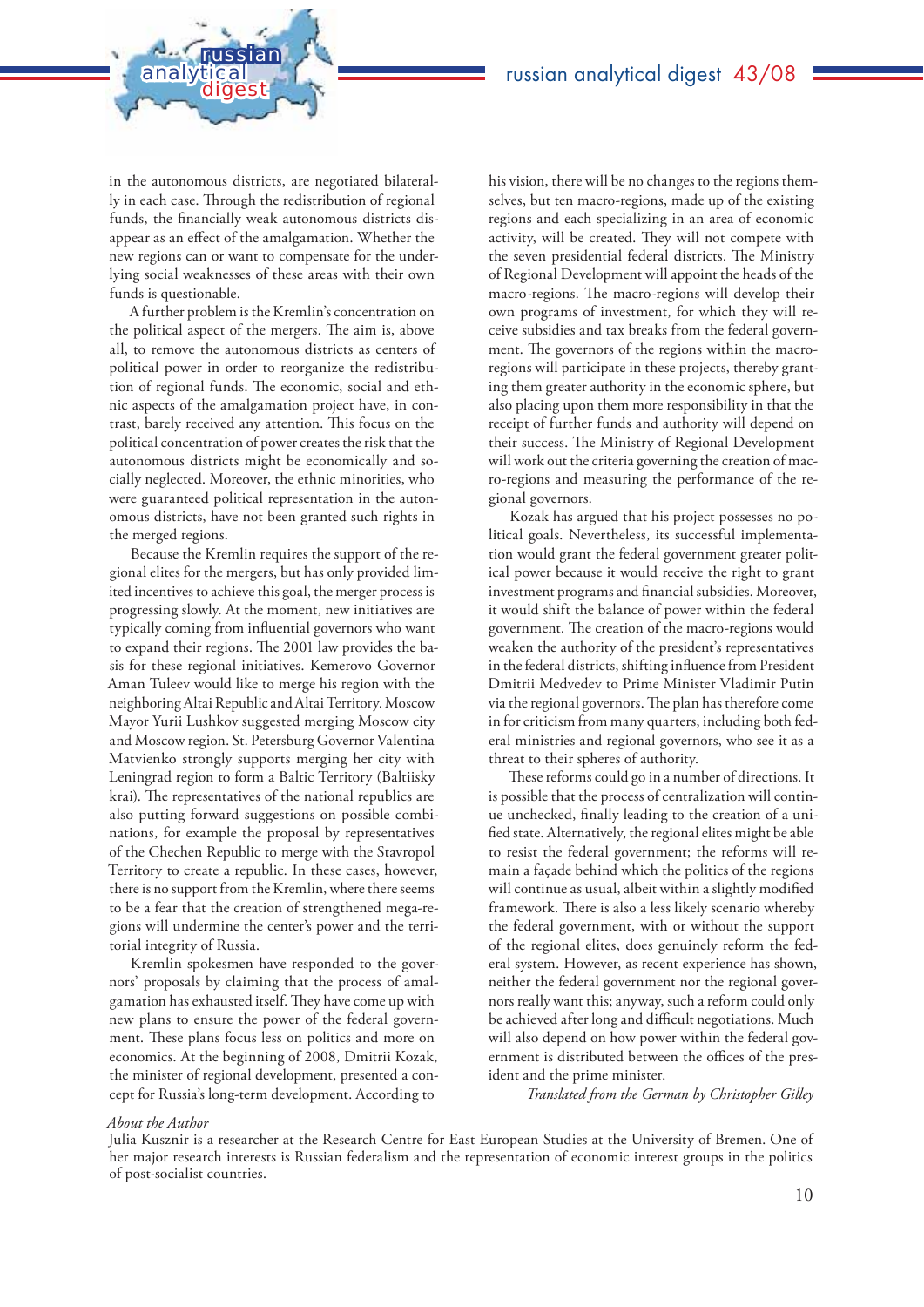

#### *Recommended Reading*

- Paul Goode, Rossiia pri Putine: ukrupnenie regionov, *Logos*, Vol. 46, 1/2005, pp. 172–212, http://www.ruthenia.ru/logos/number/46/06.pdf
- Natalia V. Zubarevich, Obedinenie avtonomnykh okrugov: preimushchestva i riski, Nezavisimyi Institut sotsialnoi politiki. http://atlas.socpol.ru/overviews/social\_sphere/ukr.shtml

|                | Regions                                                                      | Process of merging                                                                                                                                                                                                                                                                                                                                                                                                                                                                                                                                                                                                                                             |
|----------------|------------------------------------------------------------------------------|----------------------------------------------------------------------------------------------------------------------------------------------------------------------------------------------------------------------------------------------------------------------------------------------------------------------------------------------------------------------------------------------------------------------------------------------------------------------------------------------------------------------------------------------------------------------------------------------------------------------------------------------------------------|
| 1              | The Perm region and the<br>Komi-Permyak autonomous<br>district               | The treaty on the amalgamation of these two subjects was signed in<br>February 2003 by Perm Governor Yurii Trutnev and Komi-Permyak<br>autonomous district Governor Gennadii Savelyov and approved two<br>months later by President Putin. On 7 December 2003, a referen-<br>dum with a high turnout was conducted in both subjects in which<br>the merger was approved by a large majority. On 1 December 2005,<br>Perm Territory was created on the basis of a federal law.                                                                                                                                                                                  |
| 2              | Krasnoyarsk territory with<br>the Taymyr and Evenk au-<br>tonomous districts | Negotiations between representatives of the Federal government and<br>representatives of the administrations of these subjects began at the<br>end of 2003 and were concluded in September 2004 with the sign-<br>ing of a treaty between the governor of Krasnoyarsk region, Alexander<br>Khloponin, and the governors of the Taymyr and the Evenk auton-<br>omous districts, Oleg Budargin and Boris Zolotaryov. On 17 April<br>2004, the overwhelming majority of the population of the three re-<br>gions voted for the merger of the administrative regions. Officially,<br>the new region came into being as Krasnoyarsk Territory on 1 January<br>2007. |
| $\mathfrak{Z}$ | Kamchatka region with the<br>Koryak autonomous district                      | The first negotiations began in early 2005 between representatives of<br>the administrations of both regions with the direct participation of<br>representatives of the federal government; these negotiations came<br>to a close in May 2005 when the governor of Kamchatka, Mikhail<br>Mashkovtsev, and the governor of the autonomous district, Oleg<br>Kozhemyako, signed the merger treaty. The 23 October 2005 refer-<br>endum in both regions resulted in a large majority in favor of amal-<br>gamation. The new region came into being as Kamchatka Territory<br>on 1 July 2007.                                                                      |
| $\overline{4}$ | Irkutsk region and the Ust-<br>Ordyn Buryat autonomous<br>district           | In October 2005, Aleksandr Tishanin, the governor of Irkutsk region,<br>and Valery Maleyev, the governor of the Ust-Ordyn Buryat auton-<br>omous district, signed a treaty merging both regions; together with<br>their respective parliaments, they presented the suggestion to amal-<br>gamate both regions to the Russian president shortly afterwards. The<br>referendum on the merger took place on 16 April 2006. Both regions<br>were merged on 1 January 2008 to form Irkutsk region.                                                                                                                                                                  |
| 5              | Chita region with the Agin-<br>Buryat autonomous district                    | Negotiations began in April 2006 between the governor of Chita re-<br>gion, Ravil Geniatulin, and the governor of the Agin-Buryatsky au-<br>tonomous district, Valery Maleyev, and representatives of region-<br>al parliaments and ended with the signing of a treaty. In November<br>2006, President Putin endorsed the merger. On 11 March 2007, both<br>regions held a referendum resulting in a large majority in favor of<br>amalgamation. On 1 March 2008, the new region came into being<br>as Zabaykalsky territory.                                                                                                                                  |

#### **Table 1 : Overview of the Completed Amalgamations**